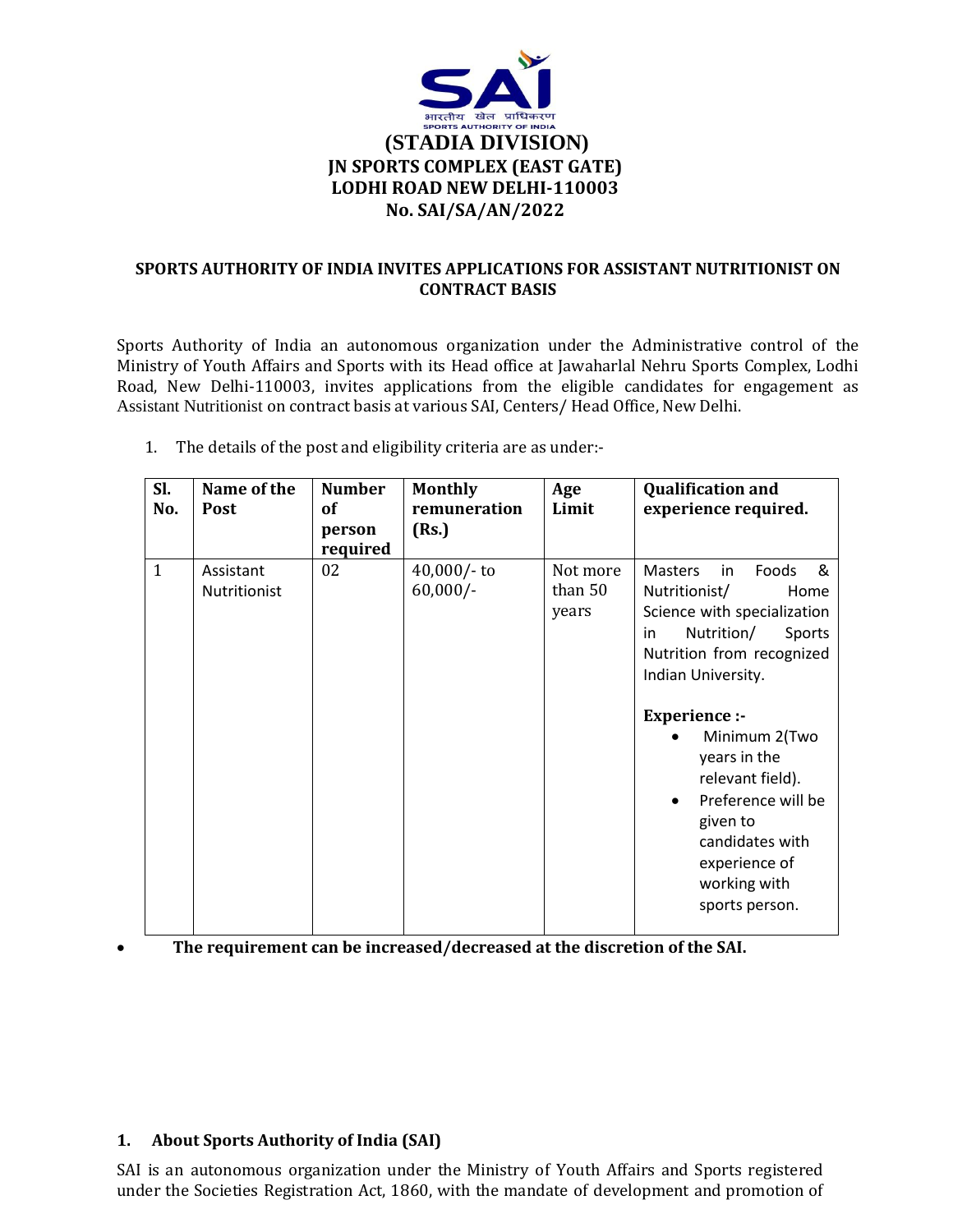Sports in the country. SAI's main objective today is to achieve excellence in sports and train & prepare sportspersons to participate in international competitions. It has international standard sports infrastructure spread across the country along with trained coaches to achieve its objectives.

# **2. Terms & Conditions for contractual engagement.**

**a) Tenure: -** Initially contractual engagement will be for a period of one year extendable by two years. At the end of every year performance will be evaluated for annual increment. However, periodic evaluation shall be made on performance and if found not satisfactory contract shall be terminated at any time by giving one month notice.

**b) Age Limit: -** The maximum age shall not be more than 50 years on the last date of receipt of applications. Candidates should note that only the Date of Birth as recorded in the Matriculation/ Secondary Examination. Certificate or an equivalent certificate as on the date of submission of applications will be accepted and no subsequent request for its change will be considered or granted.

**c) Remuneration: -** will be finalized based on performance and experience.

**d) Tax Deduction at source: -** The income tax or any other tax liable to be deducted, as per the prevailing rules will be deducted at source before effecting the payment, for which the SAI will issue TDS certificates/ Service Tax, as applicable.

**e) Other Allowances: -** No TA /DA shall be admissible for joining the assignment or on its completion. No other facilities like DA, Accommodation, Residential Phone, Conveyance /Transport, Personal Staff, Medical reimbursement, HRA, and LTC etc. would be admissible to them.

**f) Extension: -** Performance of the person would be continuously reviewed and their extension will be considered on the basis of periodic review / requirement.

**g) Leave: -** They will be entitled for 30 days leave in a calendar year on pro- rata basis. Therefore, the contract employee shall not draw any remuneration in case of his/her absence beyond 30 days in a year. Also un- availed leave in a calendar year will lapse and will not be carried forward to the next calendar year.

**Selection Process: -** The candidates who fulfilled the eligibility criteria will be called for an interview at SAI Head Office at New Delhi through e-mail in 1:5 ratio based on the final marks secured in Masters in Foods & Nutritionist/ Home Science with specialization in Nutrition/ Sports Nutrition from recognized Indian University. No travelling allowance will be paid for attending the interview. SAI reserve the right to cancel the advertisement or the selection process at any stage without assigning any reason. DG SAI shall be the final authority in case of any dispute. Any litigation matters pertaining to employment at SAI shall be restricted to the jurisdiction of Delhi court.

**h) How to Apply: -** The candidate has to apply only online through the link

https://sportsauthorityofindia.nic.in/saijobs. Applications received through any other mode would not be accepted and summarily rejected. Before registering/submitting applications on the website the candidates should possess the following:

i) Valid E-mail ID: The e-mail ID entered in the online application form should remain active until the recruitment process is completed. No change in the e-mail ID will be allowed once entered. Self attested documents to be uploaded while submitting application online:

1) Certificate of Date of birth.

2) Certificates of essential educational qualifications & experience.

3) Scanned copy of passport size colour photograph and signature.

4) Scanned copy of No Objection Certificate from their present employer, in case working in Central/ State Government/ Autonomous Organizations on regular basis.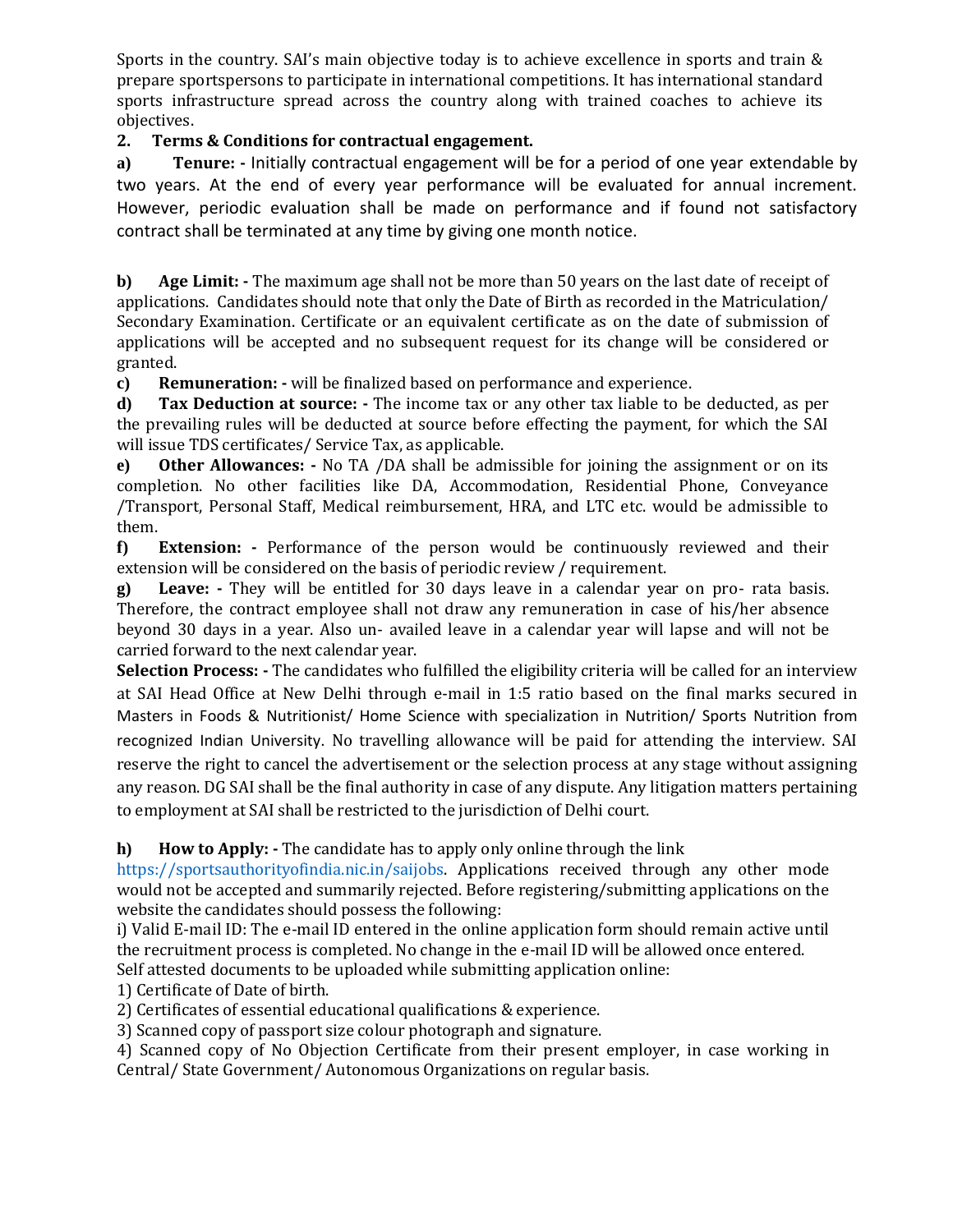**LAST DATE FOR RECEIPT OF APPLICATIONS:** The schedule for applying online is given below:-

(i) Date of opening of online registration - 03.00 PM on --.--.2022

(ii) Closing date for submission of online application - 05.00 PM (i.e. from the date and time of publication of Advertisement.

(iii) Link https://sportsauthorityofindia.nic.in/saijobs

**i)** Candidates who are working in Central/ State Government/ Autonomous Organizations have to produce No Objection Certificate from their employer along with all original as well as photocopy of all the documents at the time of interview.

**j) LAST DATE FOR RECEIPT OF APPLICATIONS**: Last date to submit the online application is (i.e. 15 days from the date and time of publication of Advertisement till 5.00 PM.)

## **GENERAL INSTRUCTIONS**

a) Candidates should ascertain, before applying, that they satisfy all the eligibility conditions as stipulated in the advertisement. Candidates, who do not satisfy the eligibility conditions, will be liable to be disqualified at any stage of recruitment/selection.

b) Candidates should ascertain, before applying, that they satisfy all the eligibility conditions as stipulated in the advertisement. Candidates, who do not satisfy the eligibility conditions and (or) submitted any supporting document which found as not genuine at any stage shall be liable for disqualification.

c) Candidates are advised in their own interest to apply online much before the closing date and not to wait till the last date for submission of application, to avoid the possibility of disconnection/inability/failure to log on the SAI website on account of heavy load on internet/website jam.

d) SAI does not assume any responsibility for the candidates not being able to submit their applications within the last date on account of the aforesaid reasons or for any other reason beyond the control of SAI.

e) Candidate who will be called for interview has to produce original as well as self attested photocopy of all the documents uploaded at the time of application, other relevant document at the time of interview along with signed copy of application submitted online, failing which he/she will not be allowed to appear for interview.

f) Decision of SAI in all matters regarding eligibility, selection and posting would be final and binding on all candidates. No representation or correspondence will be entertained by SAI in this regard.

g) SAI reserves the right to modify/alter/restrict/enlarge/cancel the recruitment process, if need so arises without issuing any further notice or assigning any further notice/any reasons thereafter. The decision of the SAI will be final and no appeal will be entertained against this issue.

h) In case of any dispute, jurisdiction of Court will be at New Delhi only.

- i) Please do visit your email account regularly for further updates.
- j) Further notifications/corrigendum in this regard, if any, will be put up on SAI website only.

k) In case of any dispute, English version of the Employment notice will be treated as valid.

l) Decision of the SAI in all matters regarding eligibility, selection and posting would be final and binding on all candidates. No representation or correspondence will be entertained by SAI in this regard.

# *m) CANVASSING IN ANY FORM WILL BE ADISQUALIFICATION.*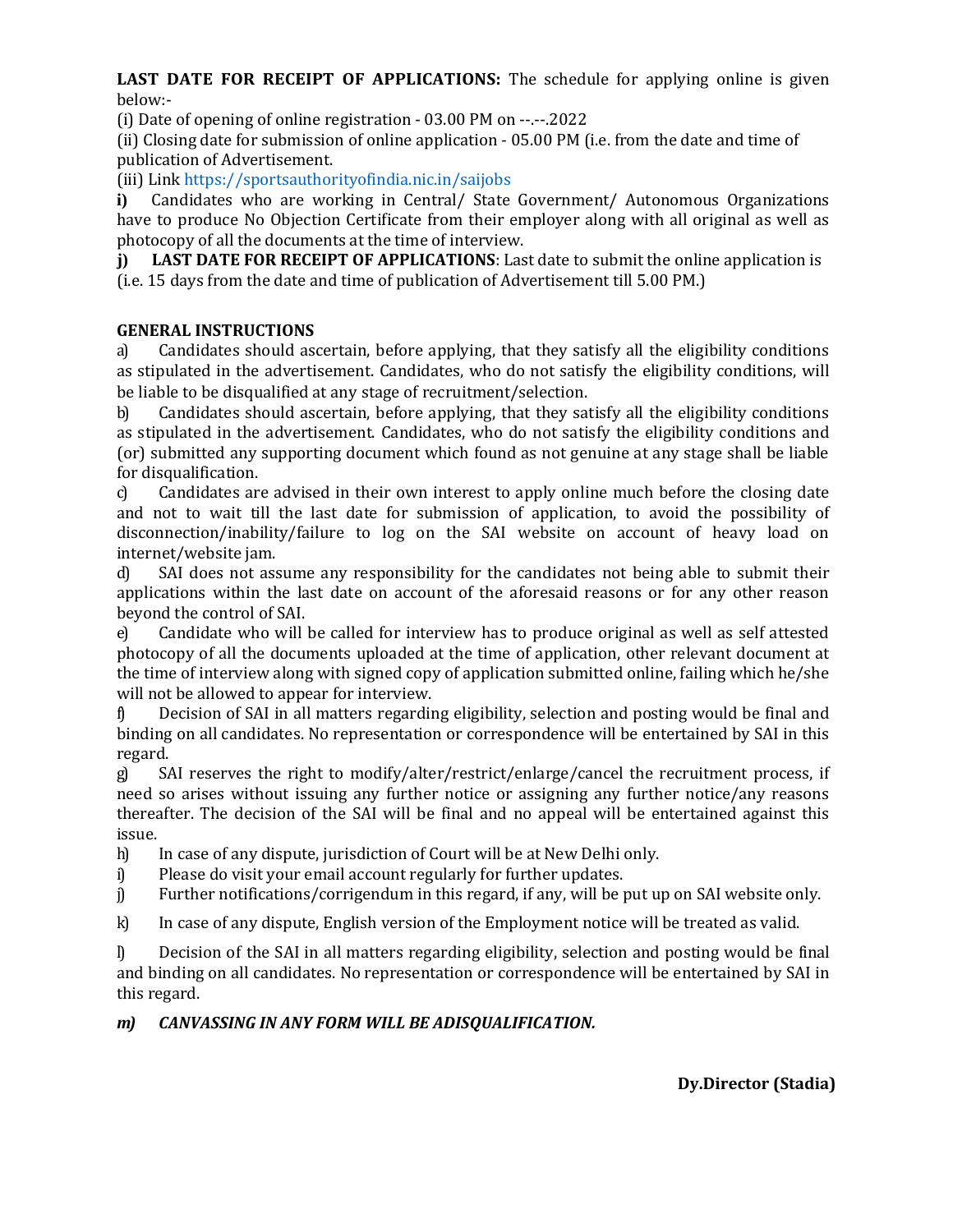# **Application Format**

# **Post applied for: Assistant Nutritionist**

Recent Photograph

| 1. Name:                    |  |
|-----------------------------|--|
| 2. Father's/Husband's Name: |  |
| 3. Mother's Name:           |  |
| 4. Date of Birth:           |  |
| 5. Whether SC/ST/OBC        |  |
| 6. Nationality:             |  |
| 7. Permanent Address:       |  |
|                             |  |
|                             |  |
|                             |  |
|                             |  |
| 8. Present Address:         |  |
|                             |  |
|                             |  |
|                             |  |
|                             |  |
| 9. Contact Number:          |  |
| 10. E-mail Address:         |  |